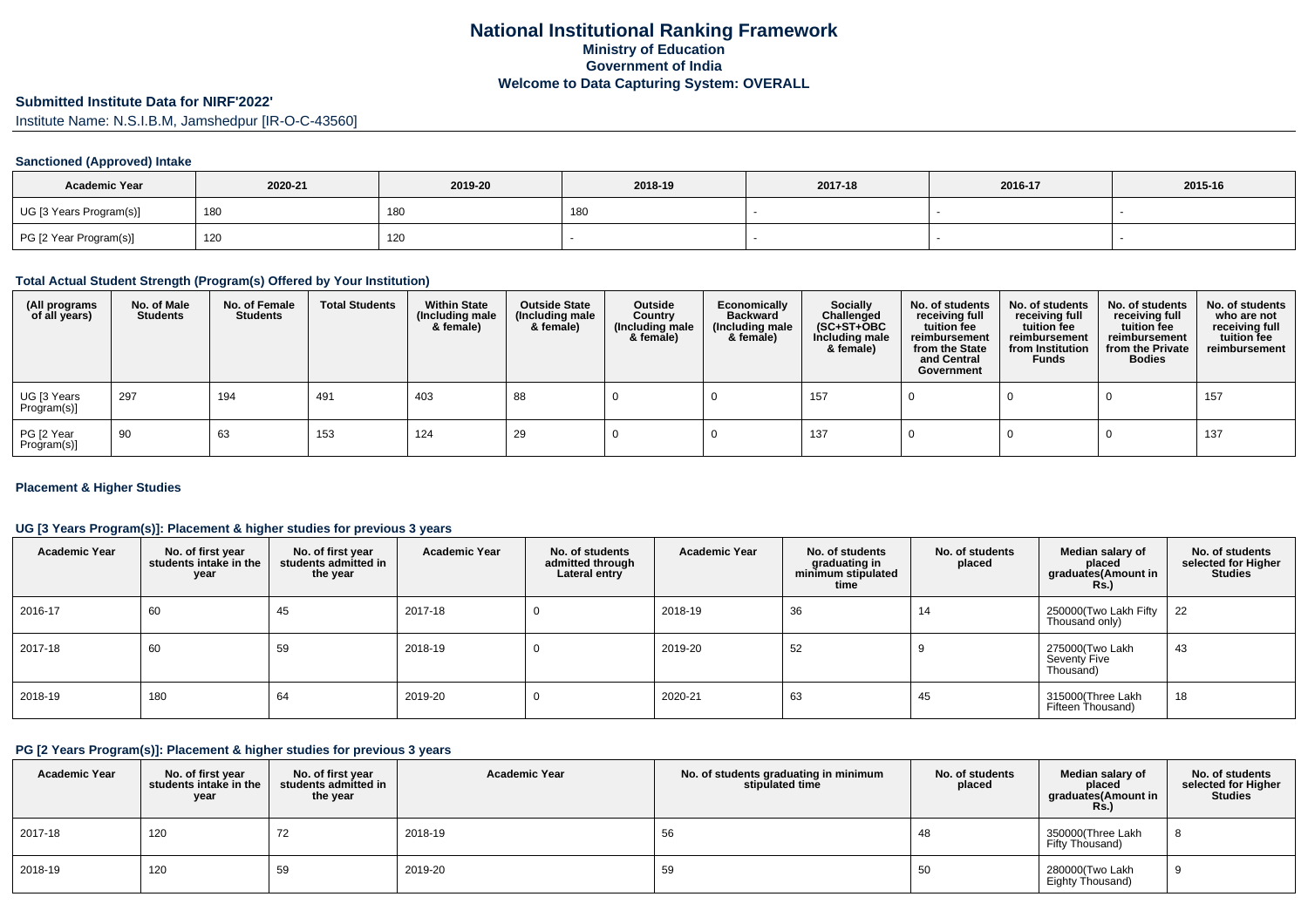| 2019-20 | 120 |  | 2020-21 |  |  | $\sim$<br>ுur Lakn<br>Ninety<br>Liui<br>Thousand, | - 0 |
|---------|-----|--|---------|--|--|---------------------------------------------------|-----|
|---------|-----|--|---------|--|--|---------------------------------------------------|-----|

#### **Ph.D Student Details**

| Ph.D (Student pursuing doctoral program till 2020-21 Students admitted in the academic year 2020-21 should not be entered here.) |                                                                                                                                  |         |                       |  |  |
|----------------------------------------------------------------------------------------------------------------------------------|----------------------------------------------------------------------------------------------------------------------------------|---------|-----------------------|--|--|
|                                                                                                                                  |                                                                                                                                  |         | <b>Total Students</b> |  |  |
| Full Time                                                                                                                        |                                                                                                                                  | 0       |                       |  |  |
| Part Time                                                                                                                        |                                                                                                                                  | 0       |                       |  |  |
| No. of Ph.D students graduated (including Integrated Ph.D)                                                                       |                                                                                                                                  |         |                       |  |  |
|                                                                                                                                  | 2020-21                                                                                                                          | 2019-20 | 2018-19               |  |  |
| Full Time                                                                                                                        |                                                                                                                                  | υ       |                       |  |  |
| Part Time                                                                                                                        |                                                                                                                                  | 0       |                       |  |  |
|                                                                                                                                  | PG (Student pursuing MD/MS/DNB program till 2020-21 Students admitted in the academic year 2021 - 22 should not be entered here) |         |                       |  |  |
|                                                                                                                                  | Number of students pursuing PG (MD/MS/DNB) program                                                                               |         | $\bf{0}$              |  |  |
| No. of students Graduating in PG (MD/MS/DNB) program                                                                             |                                                                                                                                  |         |                       |  |  |
| 2020-21                                                                                                                          | 2019-20<br>2018-19                                                                                                               |         |                       |  |  |
| 0                                                                                                                                |                                                                                                                                  |         |                       |  |  |

#### **Online Education**

| 1. Does all programs/courses were completed on time.                                                        |  | Yes                                                                                                                                                               |  |  |  |
|-------------------------------------------------------------------------------------------------------------|--|-------------------------------------------------------------------------------------------------------------------------------------------------------------------|--|--|--|
| 2. Measures taken to complete the syllabus of courses and programs.                                         |  | Online classes were conducted through Google meet. The faculty were made available to the students. Online library links were<br>shared. Webinars were conducted. |  |  |  |
| 3. The period of delay in completion of syllabus (in months).                                               |  |                                                                                                                                                                   |  |  |  |
| 4. The period of delay in conducting exams (in months).                                                     |  |                                                                                                                                                                   |  |  |  |
| <b>Portal Name</b><br>No. of students offered online courses which have credit<br>transferred to transcript |  | Total no, of online courses which have credit transferred<br>Total no. of credits transferred to transcript<br>to the transcript                                  |  |  |  |
| Swayam                                                                                                      |  |                                                                                                                                                                   |  |  |  |
| 5. No. of courses developed and available online on Swayam platform by your institution faculty             |  |                                                                                                                                                                   |  |  |  |

## **Financial Resources: Utilised Amount for the Capital expenditure for previous 3 years**

| <b>Academic Year</b>                                                                                 | 2020-21                                                        | 2019-20                                                          | 2018-19                                    |  |  |  |  |  |  |
|------------------------------------------------------------------------------------------------------|----------------------------------------------------------------|------------------------------------------------------------------|--------------------------------------------|--|--|--|--|--|--|
|                                                                                                      | <b>Utilised Amount</b>                                         | <b>Utilised Amount</b>                                           | <b>Utilised Amount</b>                     |  |  |  |  |  |  |
| Annual Capital Expenditure on Academic Activities and Resources (excluding expenditure on buildings) |                                                                |                                                                  |                                            |  |  |  |  |  |  |
| Library                                                                                              | 185410 (OOne Lakh Eighty Five Thousand Four Hundred Ten)       | 237652 (Two Lakh Thirty Seven Thousand Six Hundred Fifty<br>Two. | 88500 (Eighty Eight Thousand Five Hundred) |  |  |  |  |  |  |
| New Equipment for Laboratories                                                                       | 279350 (Two Lakh Seventy Nine Thousand Three Hundred<br>Fifty) | 318250 (Three Lakh Eighteen Thousand Two Hundred Fifty)          | 210000 (Two Lakh Ten Thousand)             |  |  |  |  |  |  |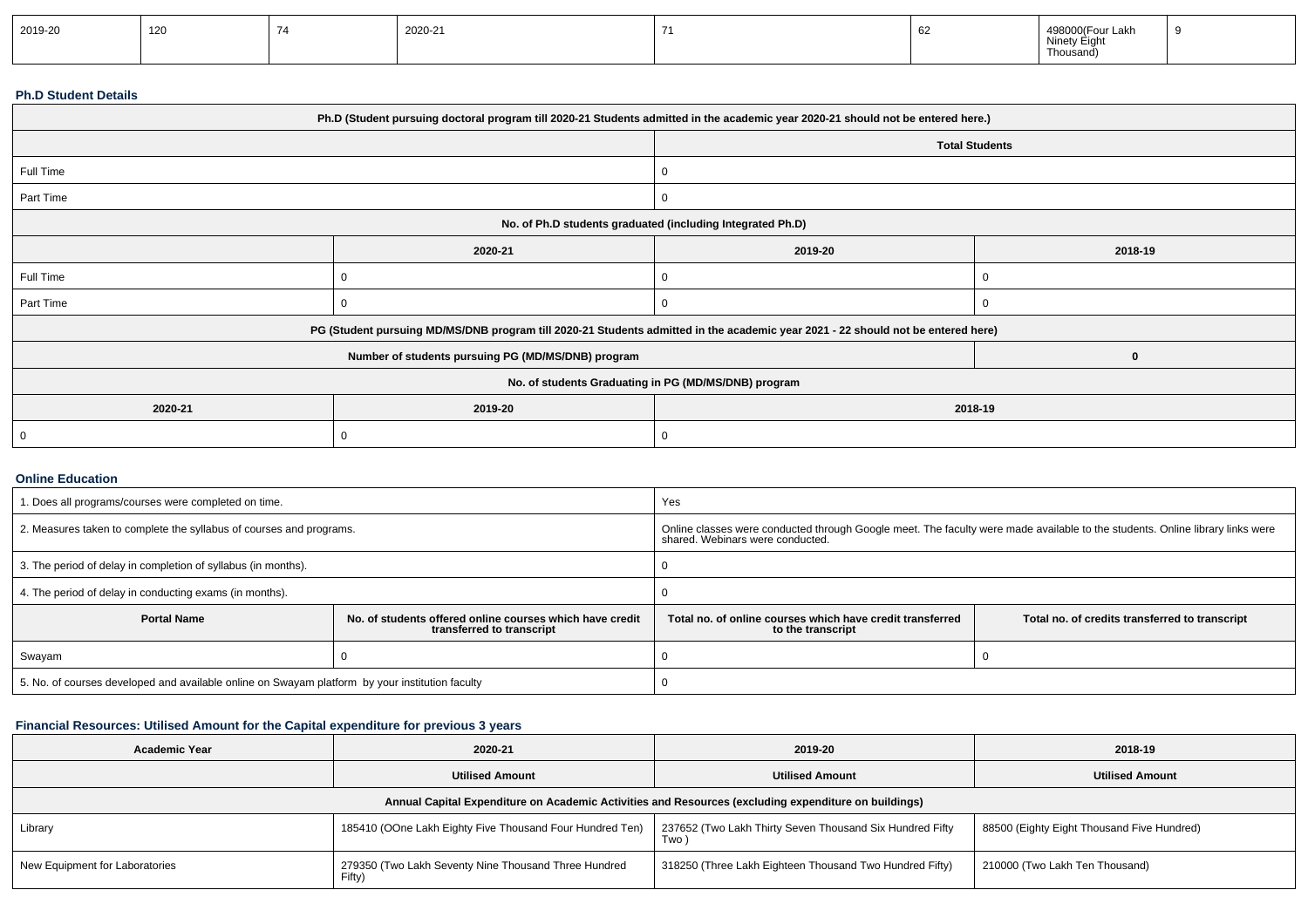| <b>Engineering Workshops</b>                                                                    | 0 (Zero)                                                  | $0$ (zero)                                     | 0 (zero)                                   |
|-------------------------------------------------------------------------------------------------|-----------------------------------------------------------|------------------------------------------------|--------------------------------------------|
| Other expenditure on creation of Capital Assets (excluding<br>expenditure on Land and Building) | 1450230 (Fourteen Lakh Fifty Thousand Two Hundred Thirty) | 1500455 (Fifteen Lakh Four Hundred Fifty Five) | 1850020 (Eight Lakh Fifty Thousand Twenty) |

### **Financial Resources: Utilised Amount for the Operational expenditure for previous 3 years**

| <b>Academic Year</b>                                                                                                                                                                           | 2020-21                                                                     | 2019-20                                                                           | 2018-19                                   |  |  |  |  |  |
|------------------------------------------------------------------------------------------------------------------------------------------------------------------------------------------------|-----------------------------------------------------------------------------|-----------------------------------------------------------------------------------|-------------------------------------------|--|--|--|--|--|
|                                                                                                                                                                                                | <b>Utilised Amount</b>                                                      | <b>Utilised Amount</b>                                                            | <b>Utilised Amount</b>                    |  |  |  |  |  |
| <b>Annual Operational Expenditure</b>                                                                                                                                                          |                                                                             |                                                                                   |                                           |  |  |  |  |  |
| Salaries (Teaching and Non Teaching staff)                                                                                                                                                     | 11842560 (One Crore Eighteen Lakh Forty Two Thousand Five<br>Hundred Sixty) | 10939774 (One Crore Nine Lakh Thirty Nine Thousand Seven<br>Hundred Seventy Four) | 5760000 (Fifty Seven Lakh Sixty Thousand) |  |  |  |  |  |
| Maintenance of Academic Infrastructure or consumables and<br>other running expenditures(excluding maintenance of hostels<br>and allied services, rent of the building, depreciation cost, etc) | 1762210 (Seventeen Lakh Sixty Two Thousand Two Hundred<br>Ten)              | 1813383 (Eighteen Lakh Thirteen Thousand Three Hundred<br>Eighty Three )          | 450000 (Four Lakh Fifty Thousand)         |  |  |  |  |  |
| Seminars/Conferences/Workshops                                                                                                                                                                 | 183655 (One Lakh Eighty Three Thousand Six Hundred Fifty<br>Five )          | 176473 (One Lakh Seventy Six Thousand Four Hundred<br>Seventy Three)              | 0 (Zero)                                  |  |  |  |  |  |

**IPR**

| Calendar year            | 2020 | 2019 | 2018 |
|--------------------------|------|------|------|
| No. of Patents Published |      |      |      |
| No. of Patents Granted   |      |      |      |

## **Sponsored Research Details**

| <b>Financial Year</b>                    | 2020-21 | 2019-20 | 2018-19 |
|------------------------------------------|---------|---------|---------|
| Total no. of Sponsored Projects          |         |         |         |
| Total no. of Funding Agencies            |         |         |         |
| Total Amount Received (Amount in Rupees) |         |         |         |
| Amount Received in Words                 | Zero    | Zero    | Zero    |

## **Consultancy Project Details**

| <b>Financial Year</b>                    | 2020-21 | 2019-20 | 2018-19 |  |
|------------------------------------------|---------|---------|---------|--|
| Total no. of Consultancy Projects        |         |         |         |  |
| Total no. of Client Organizations        |         |         |         |  |
| Total Amount Received (Amount in Rupees) |         |         |         |  |
| Amount Received in Words                 | Zero    | Zero    | Zero    |  |

## **Executive Development Program/Management Development Programs**

| <b>Financial Year</b>                                                           | 2020-21 | 2019-20 | 2018-19 |  |
|---------------------------------------------------------------------------------|---------|---------|---------|--|
| Total no. of Executive Development Programs/ Management<br>Development Programs | - 0     |         |         |  |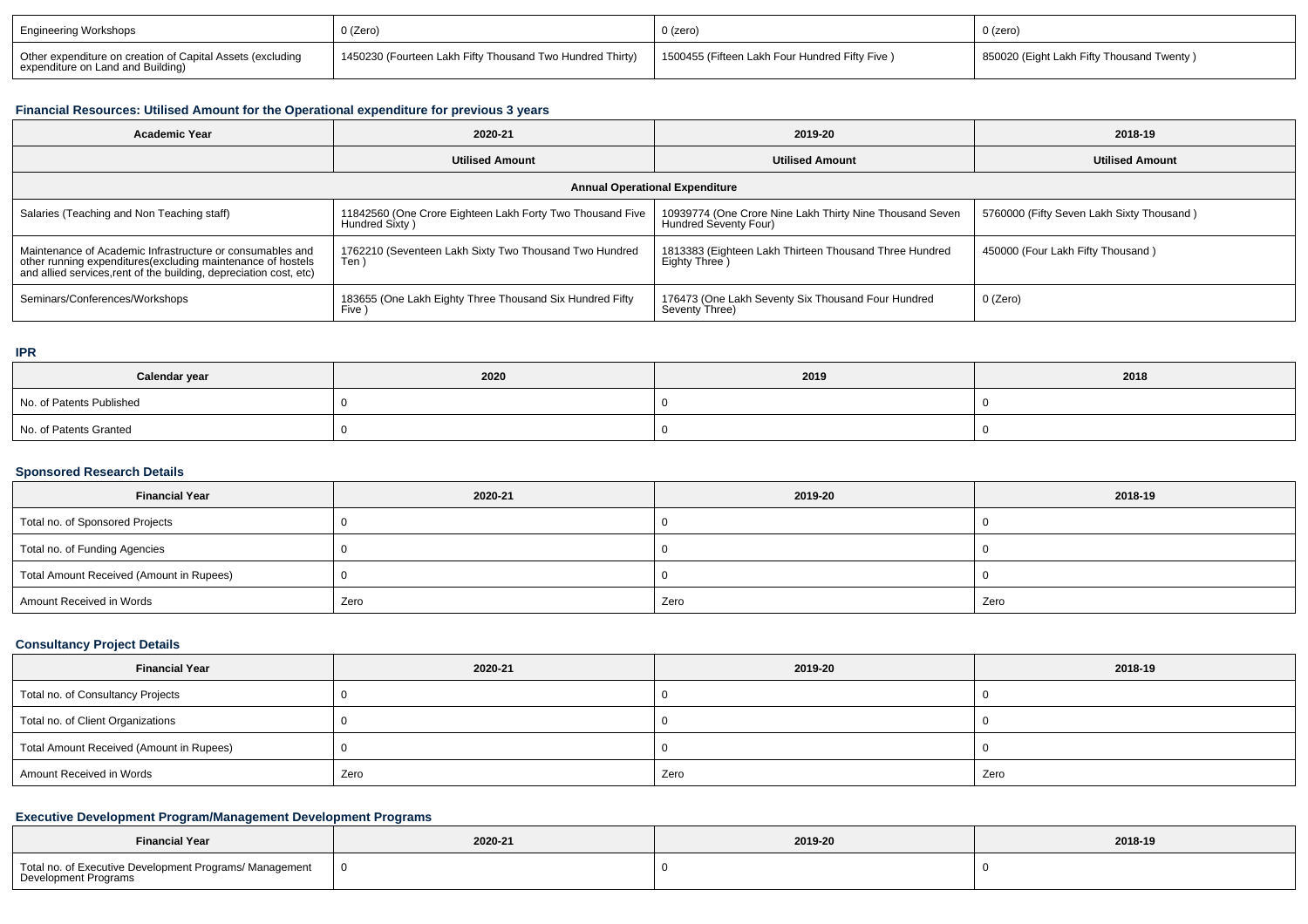| Total no. of Participants                                                           |      |      |      |
|-------------------------------------------------------------------------------------|------|------|------|
| Total Annual Earnings (Amount in Rupees)(Excluding Lodging  <br>& Boarding Charges) |      |      |      |
| Total Annual Earnings in Words                                                      | Zero | Zero | Zero |

# **PCS Facilities: Facilities of physically challenged students**

| 1. Do your institution buildings have Lifts/Ramps?                                                                                                         | Yes, more than 60% of the buildings |
|------------------------------------------------------------------------------------------------------------------------------------------------------------|-------------------------------------|
| 2. Do your institution have provision for walking aids, including wheelchairs and transportation from one building to another for<br>handicapped students? | Yes                                 |
| 3. Do your institution buildings have specially designed toilets for handicapped students?                                                                 | Yes, more than 60% of the buildings |

# **Accreditation**

| <b>NBA Accreditation</b>                               |           |  |  |  |  |  |
|--------------------------------------------------------|-----------|--|--|--|--|--|
| 1. Does your institute have a valid NBA Accreditation? | <b>NO</b> |  |  |  |  |  |

### **NAAC Accreditation**

| 1. Does your institute have a valid NAAC Accreditation? | <b>NO</b> |
|---------------------------------------------------------|-----------|
|---------------------------------------------------------|-----------|

## **Faculty Details**

| Srno           | <b>Name</b>                        | Age | <b>Designation</b>                                  | Gender | Qualification   | <b>Experience (In</b><br>Months) | <b>Currently working</b><br>with institution? | <b>Joining Date</b> | <b>Leaving Date</b> | <b>Association type</b> |
|----------------|------------------------------------|-----|-----------------------------------------------------|--------|-----------------|----------------------------------|-----------------------------------------------|---------------------|---------------------|-------------------------|
|                | <b>DILIP SHOME</b>                 | 63  | Associate Professor                                 | Male   | M.A.(Economics) | 346                              | Yes                                           | 14-10-2011          | $\sim$              | Regular                 |
| 2              | <b>DR MENKA</b><br><b>SHARMA</b>   | 28  | <b>Assistant Professor</b>                          | Female | Ph.D            | 24                               | Yes                                           | 27-09-2021          | $\sim$              | Regular                 |
| 3              | DR MRITUNJAY<br><b>MAHATO</b>      | 32  | <b>Assistant Professor</b>                          | Male   | Ph.D            | 96                               | Yes                                           | 11-12-2020          | $\sim$              | Regular                 |
|                | DR PUJA PRASAD                     | 32  | <b>Assistant Professor</b>                          | Female | Ph.D            | 24                               | Yes                                           | 05-03-2021          | $\sim$              | Regular                 |
| 5              | Dr Ranjan Kumar<br>Mishra          | 42  | Dean / Principal /<br>Director / Vice<br>Chancellor | Male   | Ph.D            | 158                              | Yes                                           | 06-09-2020          | $\sim$              | Regular                 |
| 6              | Dr Saikat Biswas                   | 47  | Associate Professor                                 | Male   | Ph.D            | 161                              | Yes                                           | 15-12-2020          | $\sim$              | Regular                 |
| $\overline{7}$ | DR SAYAK GUPTA                     | 36  | <b>Assistant Professor</b>                          | Male   | Ph.D            | $\overline{4}$                   | Yes                                           | 17-08-2021          | $\sim$              | Regular                 |
| 8              | Dr Shakibur<br>Rahman Khan         | 52  | Associate Professor                                 | Male   | Ph.D            | 324                              | Yes                                           | 24-11-2020          | $\sim$              | Regular                 |
| 9              | <b>MR VIVEK SINGH</b>              | 28  | <b>Assistant Professor</b>                          | Male   | <b>NET</b>      | 96                               | Yes                                           | 14-09-2021          | $\sim$              | Regular                 |
| 10             | <b>NAGENDRA</b><br><b>KUMAR</b>    | 38  | Dean / Principal /<br>Director / Vice<br>Chancellor | Male   | <b>PGDBM</b>    | 207                              | Yes                                           | 01-08-2006          | $\sim$              | Regular                 |
| 11             | Nazim Khan                         | 50  | <b>Assistant Professor</b>                          | Male   | <b>MBA</b>      | 240                              | Yes                                           | 01-11-2014          | $\sim$              | Visiting                |
| 12             | <b>OM PRAKASH</b><br><b>SHARMA</b> | 52  | <b>Assistant Professor</b>                          | Male   | <b>MBA</b>      | 384                              | Yes                                           | 18-10-2010          | $\sim$              | Regular                 |